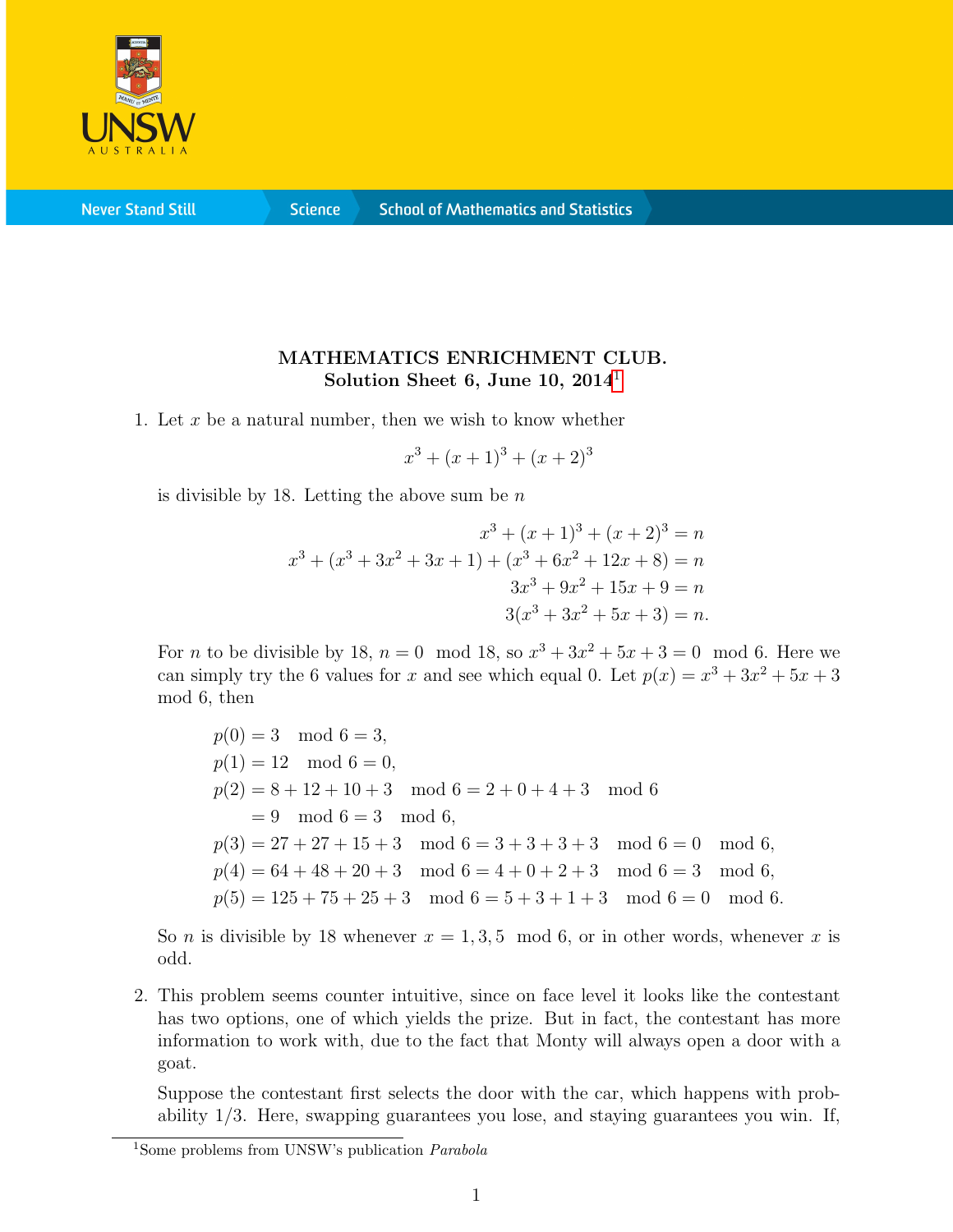on the other hand, the contestant first picks a door with a goat, which happens with probability 2/3, then swapping guarantees the car, and staying guarantees a goat. All in all, swapping gives you the win 2 out 3 times while staying only 1 out of 3, so the better strategy is to swap when asked.

3. Clearly we cannot have 4 rows of 4 counters, as this means we have 16 on the grid, not 10. We cannot have 3 rows of 4 as this would mean the columns have 3 in them, additionally we'd have 12 counters, not 10. We cannot have 2 rows of 4, even though this satisfies the condition that rows and columns must have exactly 2 or 4 counters, since this would mean we have to few counters on the grid, and adding any will violate the above condition by producing a column of 3. Finally, we cannot have zero rows of 4 as then we would have only 8 counters, not 10. So, we must have precisely one row of 4.

We can repeat the above, but exchanging "rows" for "columns" and we see we must also have exactly one column of 4. Since the row of 4 and column of 4 will cross, this takes up 7 counters, so we have 3 to spare. We also have 3 rows each and 3 columns each left which only have 1 counter in them, so add these last 3 so that they each occupy a different row-column pair and we have our solution.

As for the number of solutions, choose 1 from 4 possible choices to place your row of 4, 1 from 4 possible choices for your column of 4. For the last 3 counters, it is equivalent to the number of ways of ordering the 3 counters by row (each counter is different, as they can be labelled by their column), so there are 3! ways. The total number of solutions then is  $4 \times 4 \times 3!$ .

If we want to count the solutions up to a rotation, then the above counts each solution 4 times, since there are 4 ways of rotating the square. So in this case the number of solutions is  $4 \times 3!$ .

4. We can draw this party as a graph (not the x-axis/ $y$ -axis kind, but a collection of points, called nodes, and lines joing those points, called edges). Each node represents a guest, and a line between two guests represents a handshake. The degree of a node is the number of edges that connect to it, here it corresponds to the number of handshakes a guest took part in. Since every edge connects two nodes, if we sum the degree of every node, we count the number of edges twice, so

$$
\sum_{\text{is a node}} \text{degree}(v) = 2 \#(E)
$$

where  $#(E)$  means the number of edges.

 $\upsilon$ 

From our party's guests' claims, we see the sum of the degree of every guest is  $5 \times 11$  = 55. This is not an even number, so cannot be twice the totaly number of handshakes - thus someone is lying.

5. This question is very similar, and uses the same rule we described above. Facebook is another graph, where users form the nodes and friendships form the edges. The sum of the degree of every node is then the sum of the number of all users' facebook friends. As we saw, this must be even. Let's divide the graph into two sets of nodes,  $V<sub>o</sub>$  are the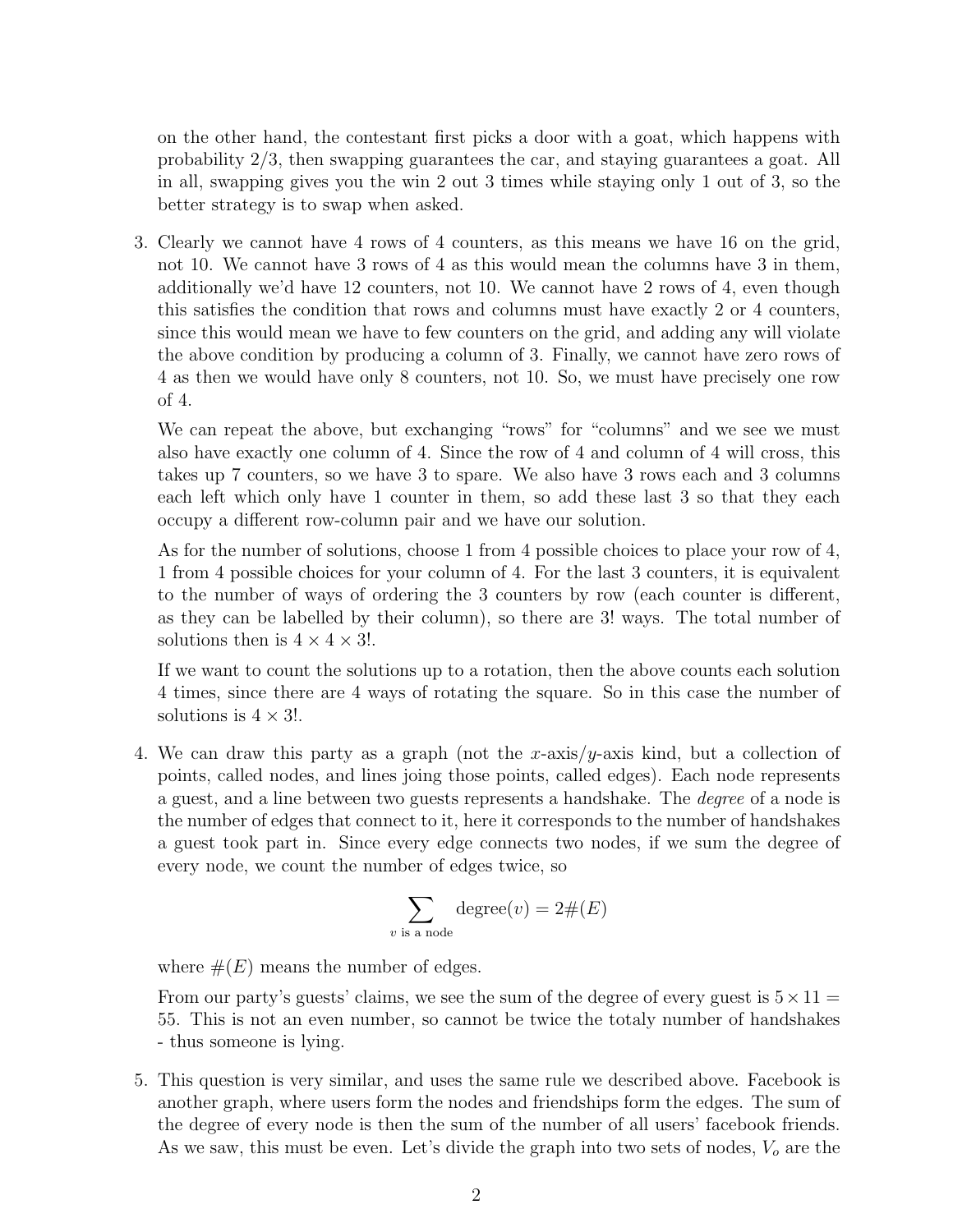users with an odd number of friends and  $V_e$  the users with an even number. If user v has an even number of friends we write  $v \in V_e$  (read as v is in  $V_e$ ). Then

$$
\sum_{v \in V_e} \underbrace{\text{degree}(v)}_{\text{an even number}} + \sum_{v \in V_o} \underbrace{\text{degree}(v)}_{\text{an odd number}} = 2 \# (E) = \text{an even number}.
$$

Summing up even numbers, we get even numbers, but summing up odd numbers we get an odd number if there is an odd number of them (i.e.  $\#(V_o)$  is odd) and we get an even number if there is an even number of them (i.e.  $\#(V_o)$  is even). Since we must have an even number for the second term above, because the first term is even, then  $#(V<sub>o</sub>)$  must be even.

(PS: This is called the handshake lemma)

6. Draw a line from B through P to some point S. Draw AS and  $SM$ . Draw AP which intersects SM at I. Draw a line from B through I to intersect AS at Q. Then  $QP$  is parallel to AB. To see this, relies on Ceva's Theorem:

Given a triangle ABC, let the lines AO, BO, CO be drawn from the vertices through a common point O and meet opposite sides at  $D$ , E and F respectively. Then, using signed lengths of segments (so AB is positive if B is to the right of  $A$ ) we have

$$
\frac{AF}{FB} \times \frac{BD}{DC} \times \frac{CE}{EA} = 1.
$$

Applying this to the above

$$
\frac{AM}{MB} \times \frac{BP}{PS} \times \frac{SQ}{QA} = 1
$$
  
\n
$$
\frac{BP}{PS} = \frac{QA}{SQ} = \frac{AQ}{QS}
$$
  
\n
$$
\frac{BP}{PS} + 1 = \frac{AQ}{QS} + 1
$$
  
\n
$$
\frac{BP + PS}{PS} = \frac{AQ + QS}{QS}
$$
  
\n
$$
\frac{BS}{PS} = \frac{AS}{QS}.
$$

Then triangles ASB and QSP are similar, as they have a common angle and two sides in ratio. Thus  $QP$  is parallel to  $AB$ .

7. (This question was from Parabola volume 23, number 1. Here I will paraphrase their solution) Construct a new sequence by  $d_n^2 = 2^{n+1} - 7c_{n-1}^2$ . With a little exploration, we can compute some values for  $d_n$ , up to a choice in sign (since we have only specified its square). Happily enough, it turns out we can choose the signs so that  $d_n = -d_{n-1}$  $2d_{n-2}$  - the same recursive formula that the  $c_n$  follow.

This connection runs depper, and indeed  $d_n = 2c_n + c_n - 1$ . Now it remains to prove that  $2^{n+1} - 7c_{n-1}^2 = d_n^2 = (2c_n + c_{n-1})^2$  for  $n \ge 2$ . We will use induction.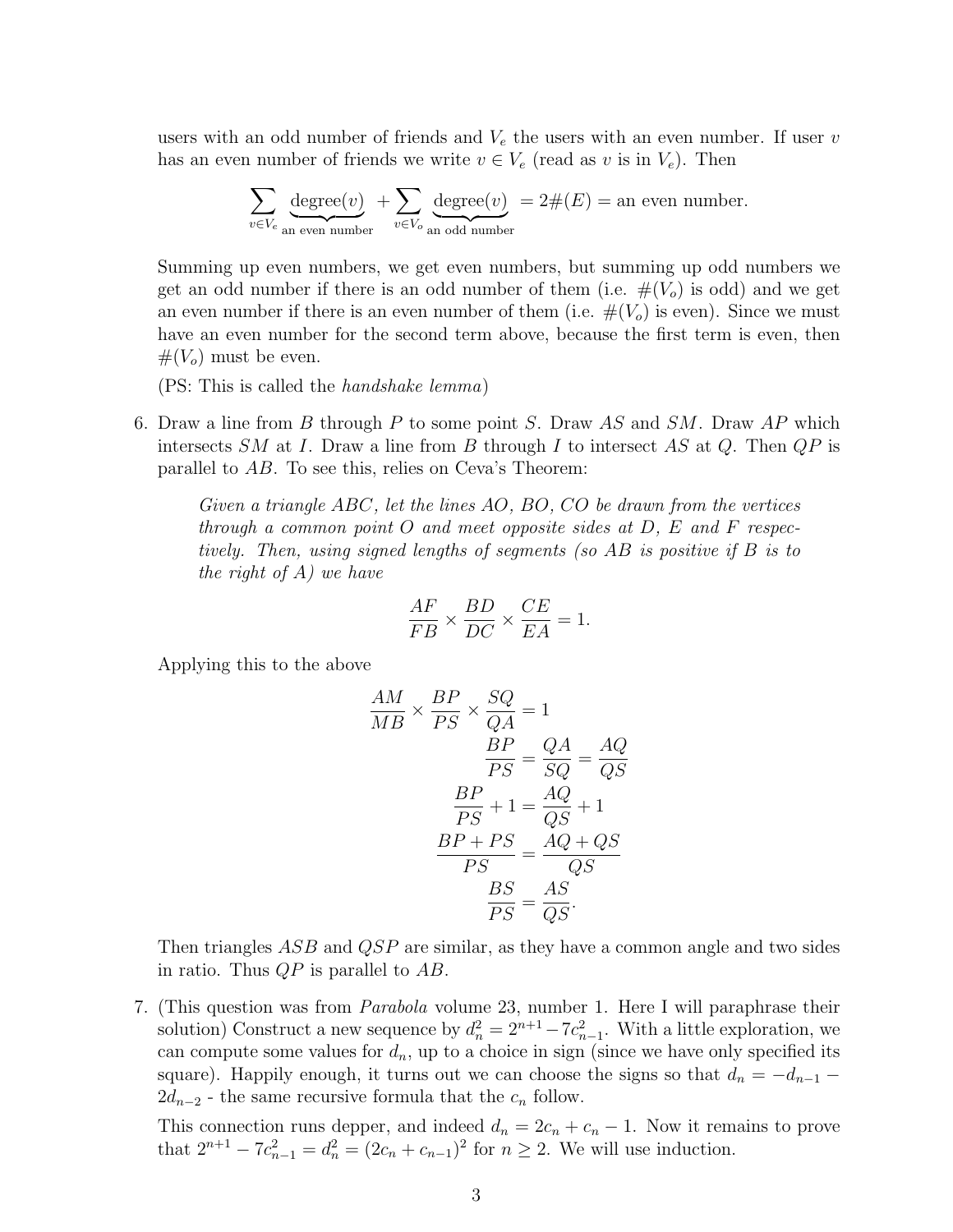For  $n = 2$ ,  $(2^3 - 7c_1^2) = 8 - 7 = 1$  and  $(2c_2 + c_1)^2 = (-2 + 1)^2 = 1$ . Now suppose it's true for  $n = k$ , then

$$
(2c_{k+1} + c_k)^2 = (2(-c_k - 2c_{k-1} + c_k)^2) = (-c_k - 4c_{k-1})^2
$$
  
=  $c_k^2 + 8c_kc_{k-1} + 16c_{k-1}^2$   
=  $14c_{k-1}^2 - yc_k^2 + 2(4c_k^2 + 4c_kc_{k-1} + c_{k-1}^2)$   
=  $14c_{k-1}^2 - 7c_k^2 + 2(2c_k + c_{k-1})^2$   
=  $14c_{k-1}^2 - 7c_k^2 + 2(2^{k+1} - 7c_{k-1}^2)$   
=  $2^{k+2} - 7c_k^2$ .

An alternative solution is also offered, and be sourced by going to [www.parabola.unsw.](www.parabola.unsw.edu.au) [edu.au](www.parabola.unsw.edu.au), clicking Volume 28, Issue 2 and then opening up the "Solutions to Problems 861–871" section.